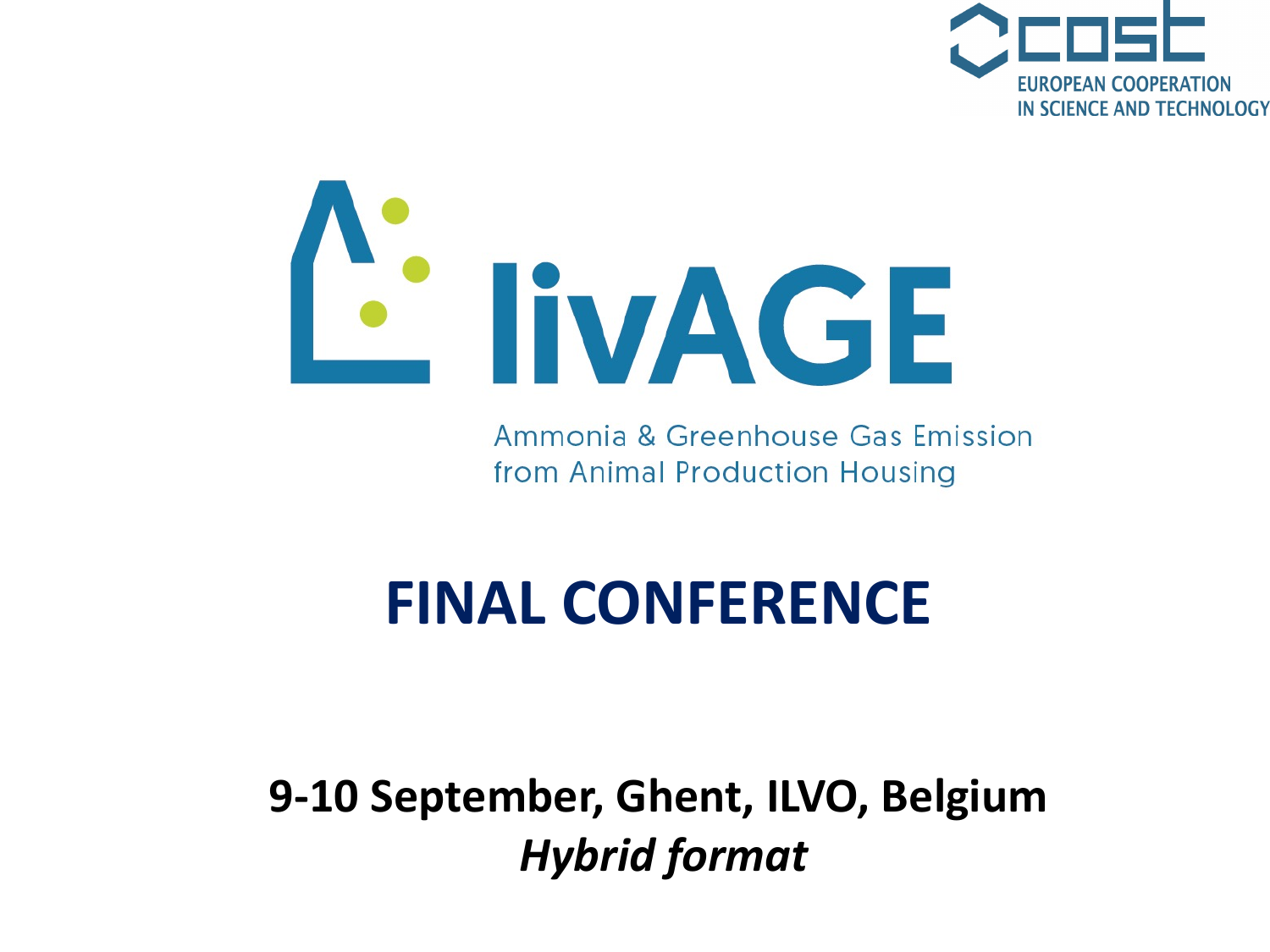



Project starts: April 2017 Project end: September 2021

FUROPFAN COOPFRATION

IN SCIENCE AND TECHNOLOGY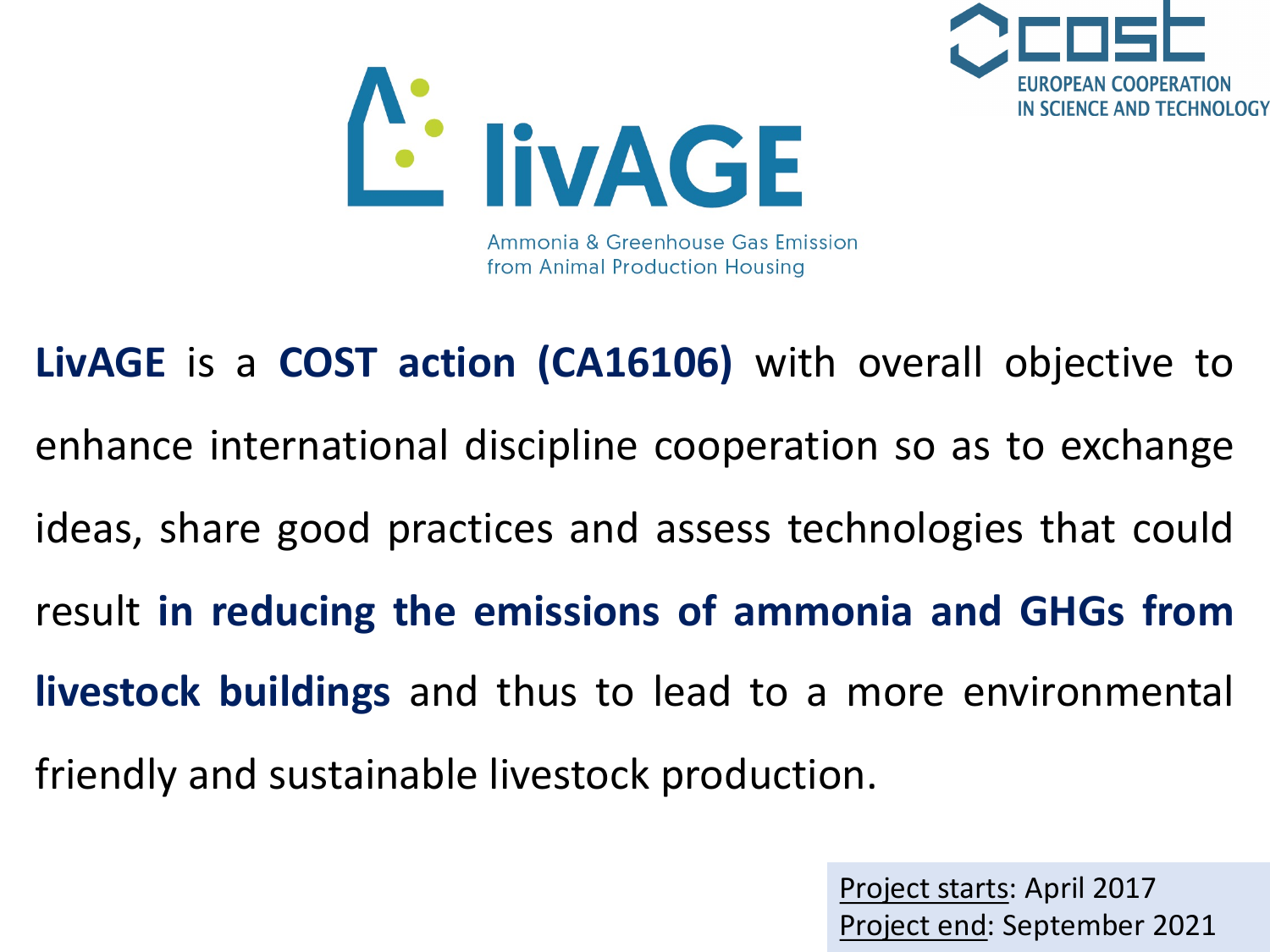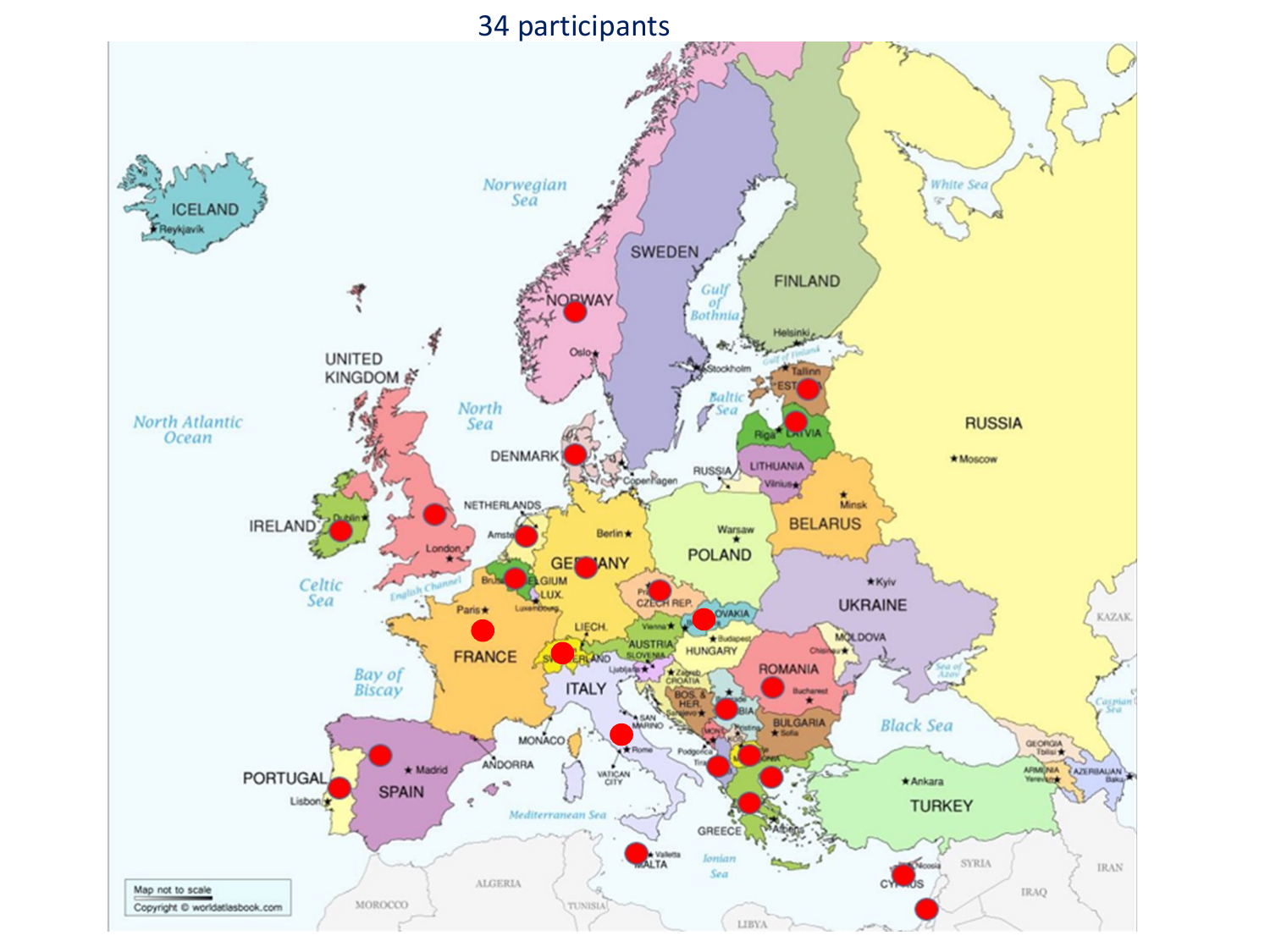



### **Main objectives**

- Assessment of techniques that could be applied to monitor GHGs and ammonia concentration will be assessed
- $\Box$  Compilation of a reference methodology to calibrate over methods and to have standard protocols that will make easy the comparison of the results and to certify the measured emissions levels.
- Establishment of an agreement on measurement methodologies and techniques that will allow comparing results from different experiments carried out across Europe
- $\Box$  Environmental assessment using the Life Cycle Approach
- Development of a dissemination and exploitation strategy

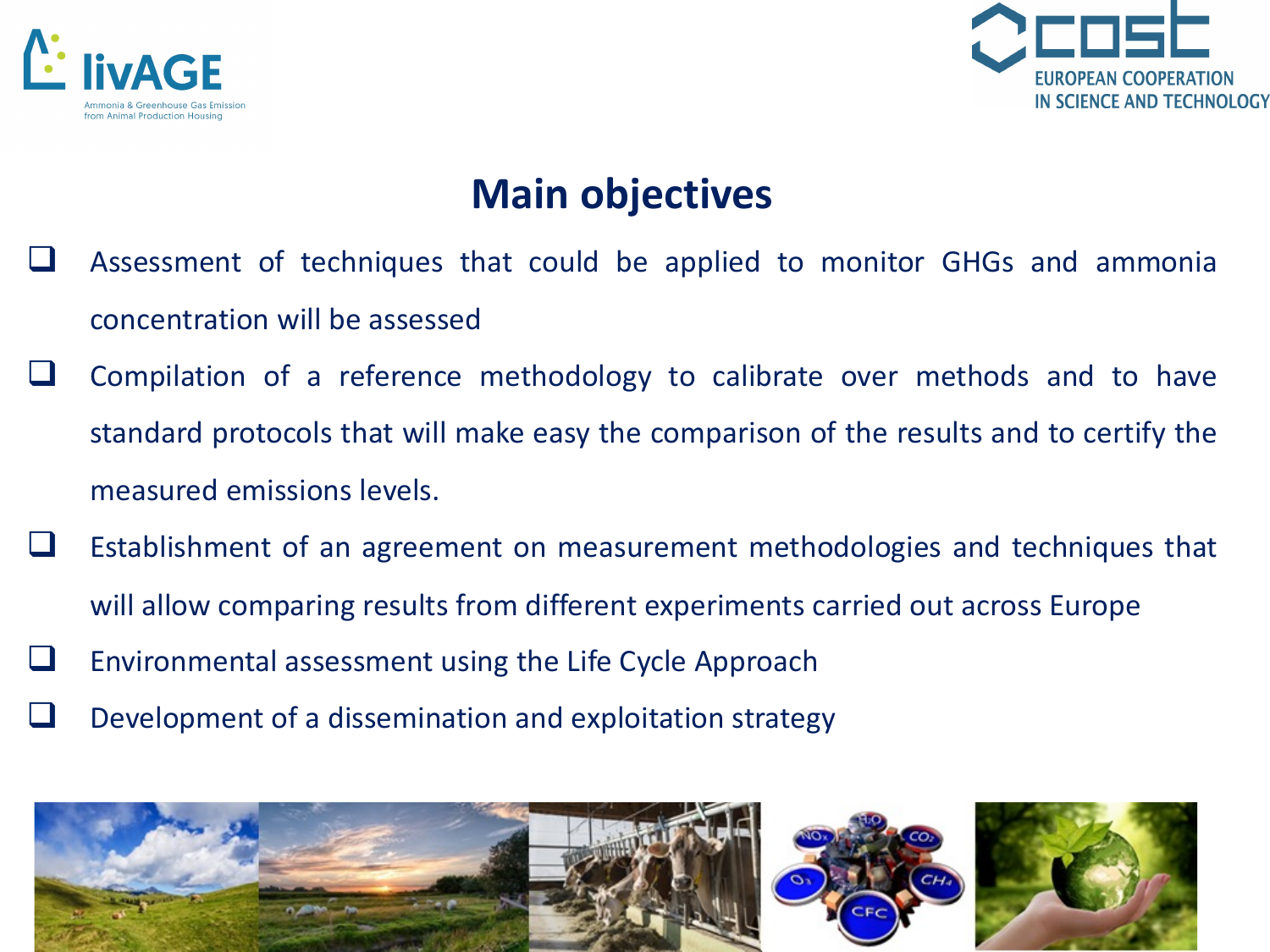



### **Main activities**

| <b>Short Term</b><br><b>Scientific Missions</b>                                                | <b>Training schools</b>                                                         | <b>Workshops</b>                                                                                                                                | <b>Conferences</b>                                           |
|------------------------------------------------------------------------------------------------|---------------------------------------------------------------------------------|-------------------------------------------------------------------------------------------------------------------------------------------------|--------------------------------------------------------------|
| • Lasts from 1 to 6<br>to months in<br>subjects related<br>to the activities of<br>the Action. | • One training<br>school per year is<br>organized in<br>different<br>countries. | • 1-2 every year<br>usually combined<br>with larger events<br>for exchanging<br>information and<br>developing<br>synergies and<br>collaboration | • One conference,<br>at least, is<br>organised every<br>year |

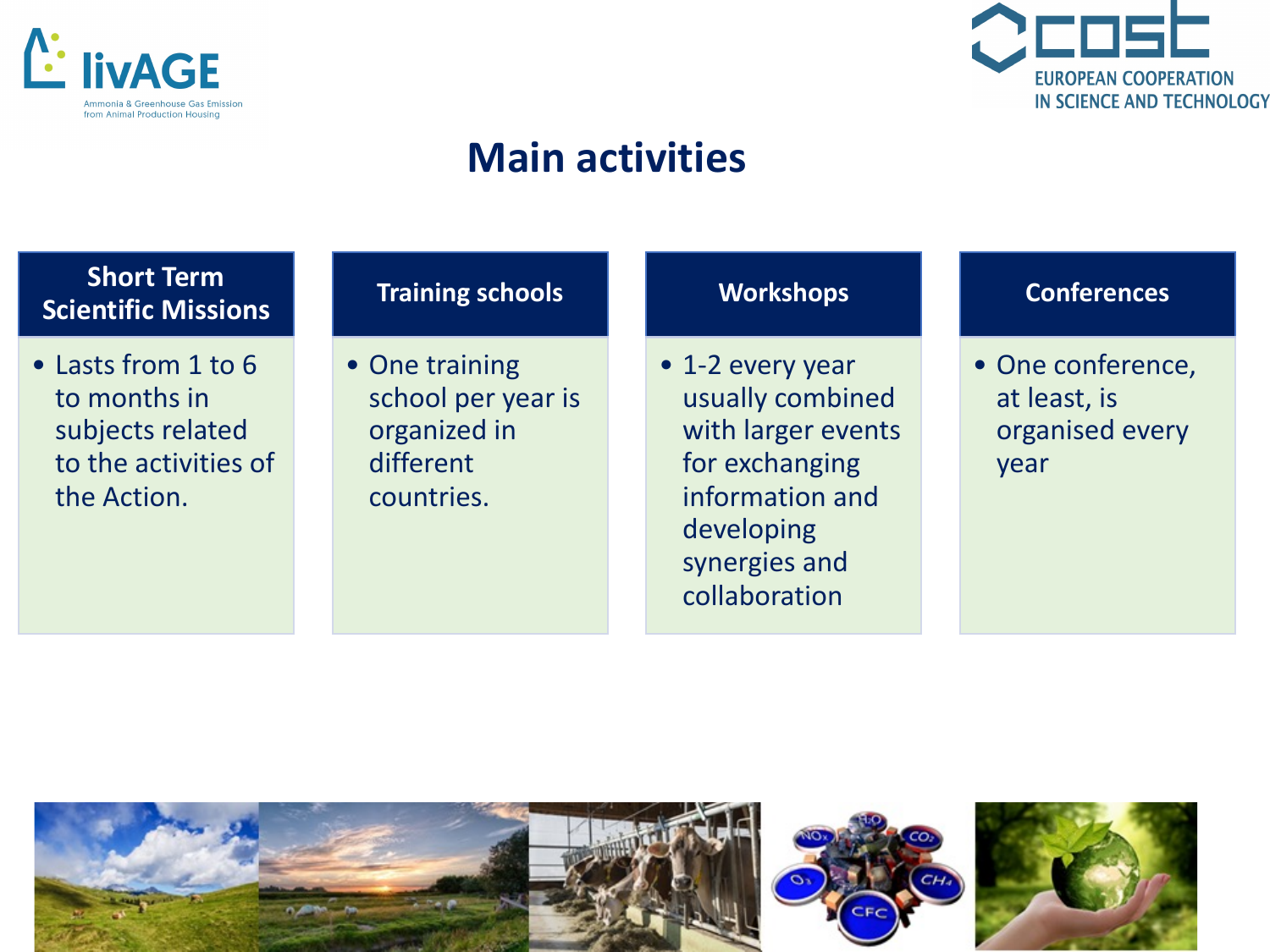

### **Working Groups**



WG1: Monitoring indoor climate and gaseous emissions from animal production buildings

WG2: Modelling ammonia and GHG emissions from animal production buildings

WG3:Environmental assessment of housing systems and emission reduction technologies

WG4: Dissemination activities



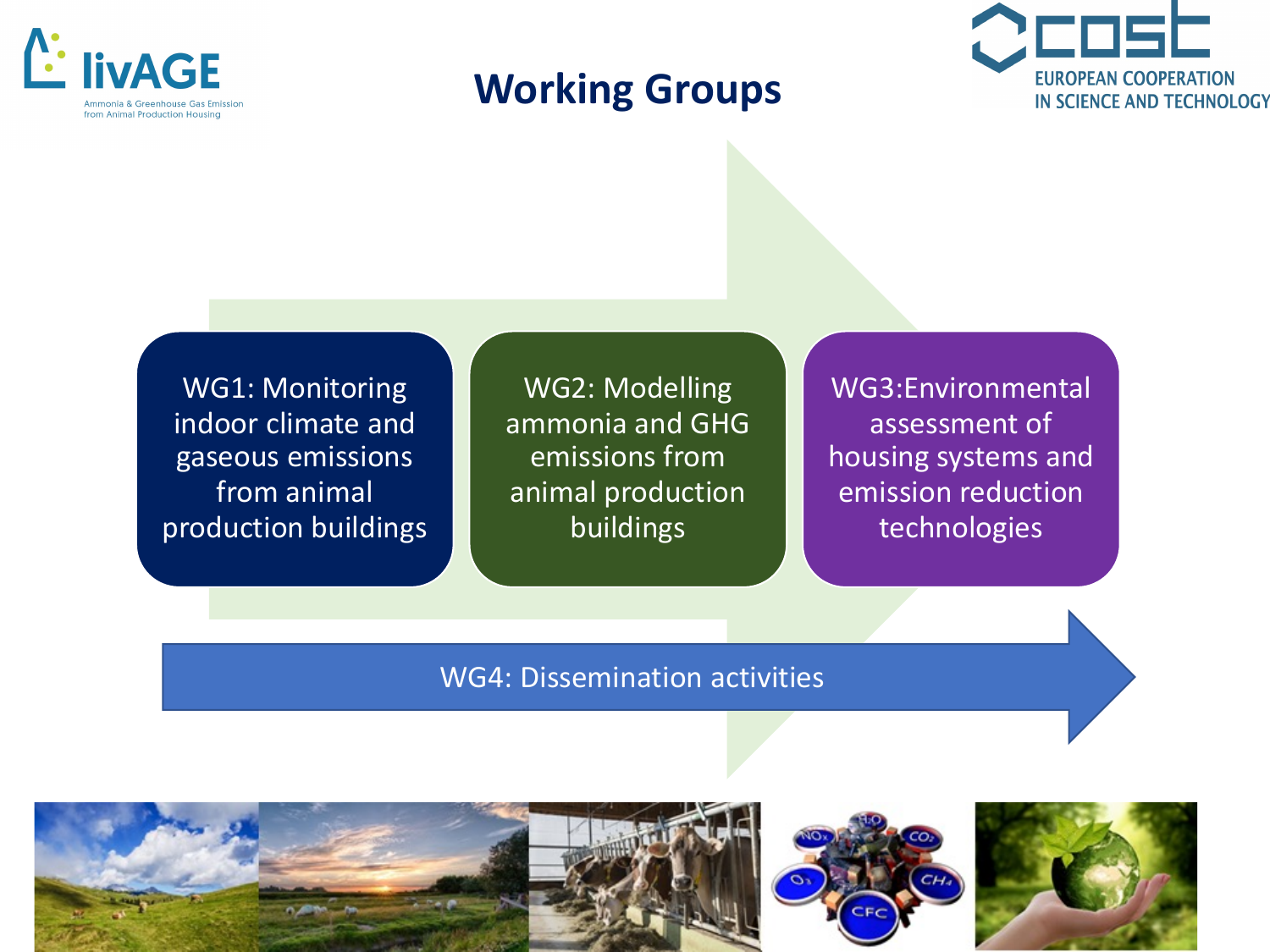



#### International Panel

A special panel from International experts relative to the activities of the Action have been formed. Well known organizations and researchers from USA, Brazil, Korea, Australia and China have already shown their interest in participating and following as close as they can the progress and activities of the Action.

#### Industrial Platform

An industry platform is created from industry and farms which will show interest to the results of the Action. Industry platform will actively participate in the workshops and conference of the Action, it will closely follow the progress of the Action.

#### Policy Makers

Direct links are established with the European Union (relevant DGs, e.g., Research, Environment, Agriculture) and existing European networks. Links will also are established with national and international societies interested in problem of environment air quality and air pollution

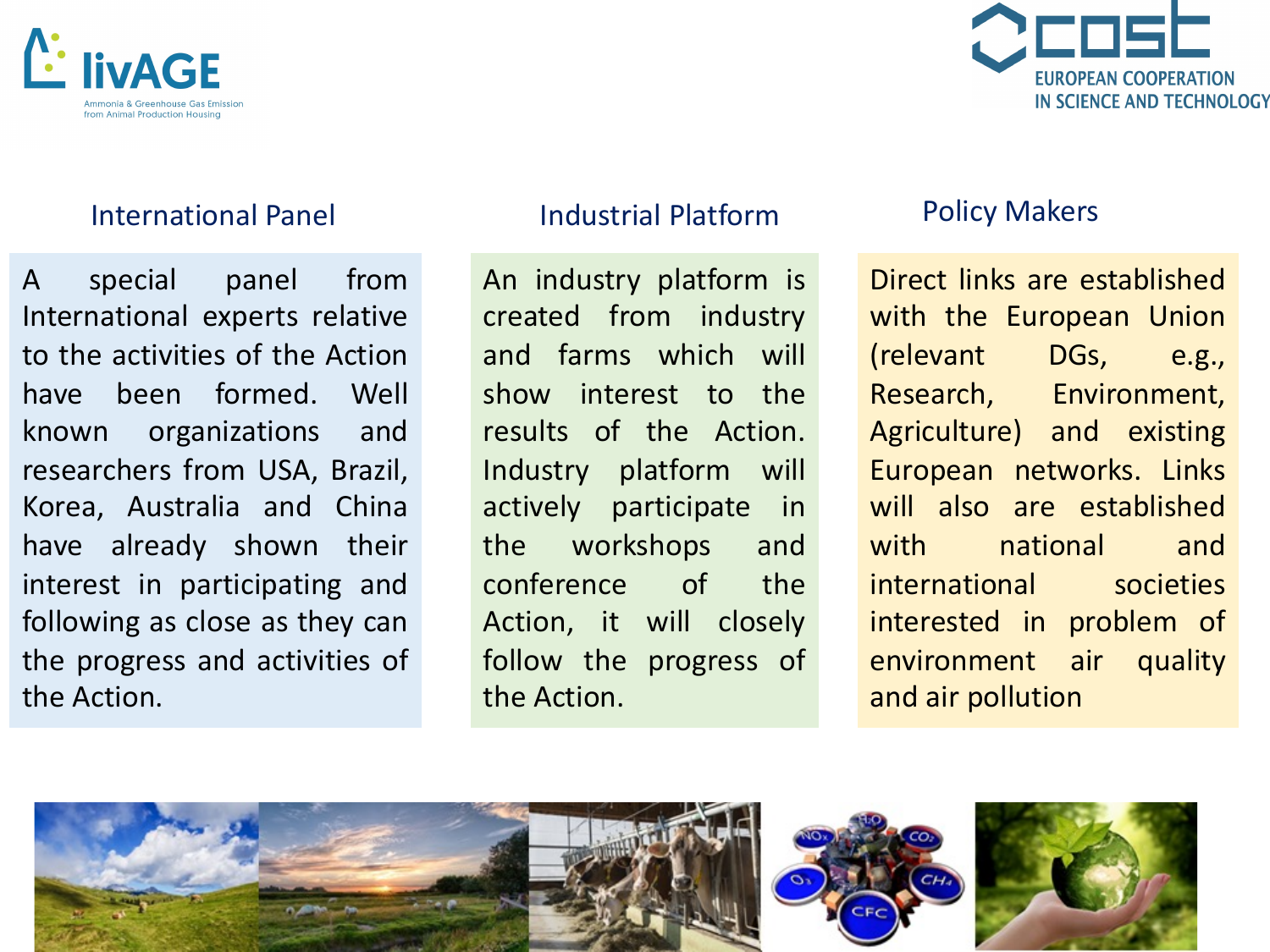



## **Summary of the results**

- $\Box$  Sort term scientific missions
- $\Box$  Workshops
- $\Box$  Training schools
- $\Box$  Conference
- $\Box$  Publications





Edited book

Technology for Environmentally Friendly Livestock Production





12 chapters